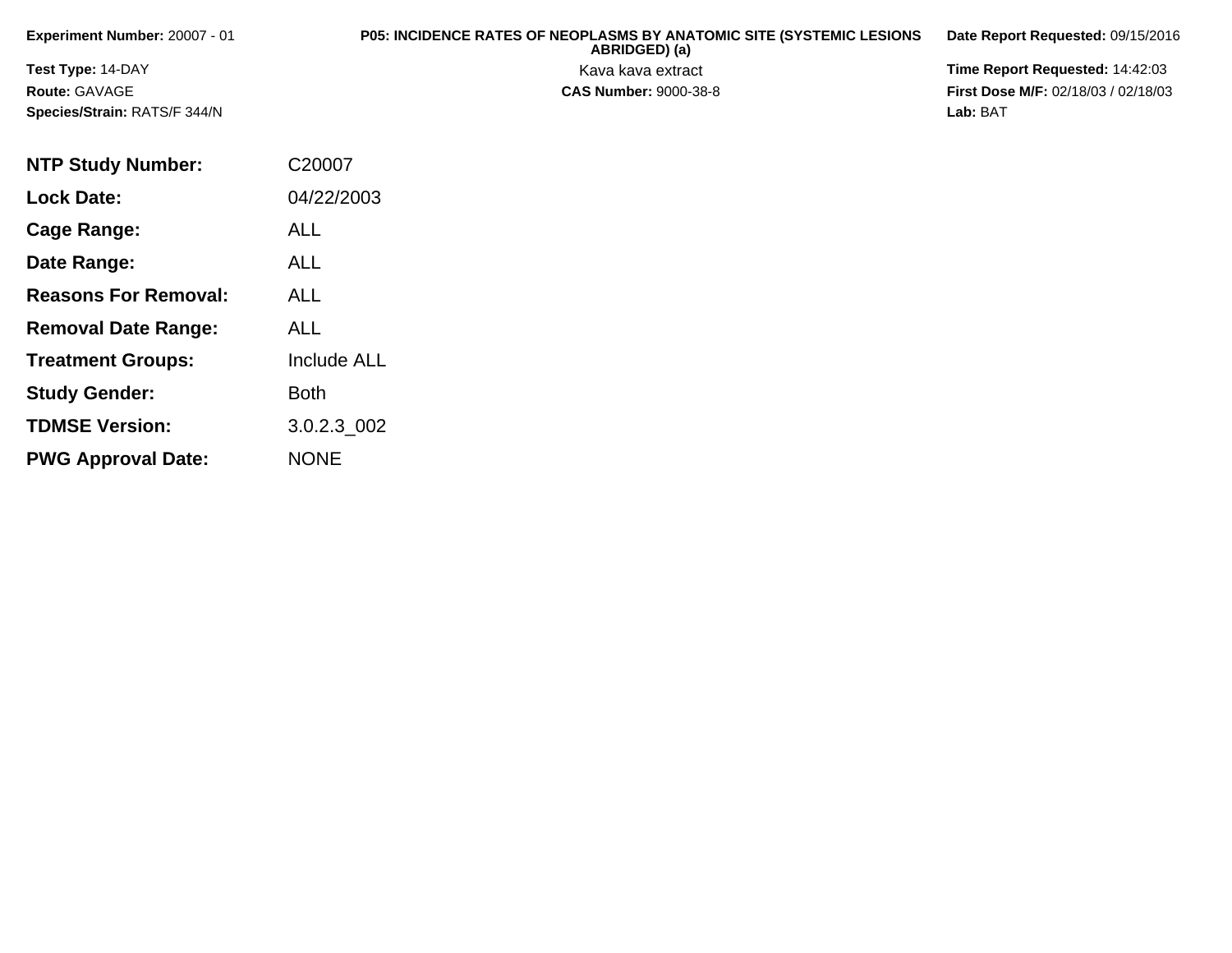| Experiment Number: 20007 - 01                                                | P05: INCIDENCE RATES OF NEOPLASMS BY ANATOMIC SITE (SYSTEMIC LESIONS | Date Report Requested: 09/15/2016 |                              |                   |                                     |                      |
|------------------------------------------------------------------------------|----------------------------------------------------------------------|-----------------------------------|------------------------------|-------------------|-------------------------------------|----------------------|
| Test Type: 14-DAY                                                            |                                                                      | Kava kava extract                 |                              |                   |                                     |                      |
| Route: GAVAGE                                                                |                                                                      |                                   | <b>CAS Number: 9000-38-8</b> |                   | First Dose M/F: 02/18/03 / 02/18/03 |                      |
| Species/Strain: RATS/F 344/N                                                 |                                                                      |                                   |                              |                   | Lab: BAT                            |                      |
| <b>FISCHER 344 RATS MALE</b>                                                 | 0 G/KG                                                               | 0.125 G/KG                        | 0.25 G/KG                    | 0.5 G/KG          | 1.0 G/KG                            | 2.0 G/KG             |
| <b>Disposition Summary</b>                                                   |                                                                      |                                   |                              |                   |                                     |                      |
| <b>Animals Initially In Study</b><br><b>Early Deaths</b><br><b>Survivors</b> | 5                                                                    | ${\bf 5}$                         | $5\phantom{.0}$              | $5\phantom{.0}$   | $5\phantom{.0}$                     | ${\bf 5}$            |
| <b>Terminal Sacrifice</b><br><b>Animals Examined Microscopically</b>         | 5<br>5                                                               | ${\bf 5}$                         | 5                            | 5<br>$\mathbf{1}$ | 5<br>5                              | 5<br>$5\phantom{.0}$ |
| ALIMENTARY SYSTEM                                                            |                                                                      |                                   |                              |                   |                                     |                      |
| Liver                                                                        | (5)                                                                  | (0)                               | (0)                          | (0)               | (5)                                 | (5)                  |
| CARDIOVASCULAR SYSTEM                                                        |                                                                      |                                   |                              |                   |                                     |                      |
| None                                                                         |                                                                      |                                   |                              |                   |                                     |                      |
| <b>ENDOCRINE SYSTEM</b>                                                      |                                                                      |                                   |                              |                   |                                     |                      |
| None                                                                         |                                                                      |                                   |                              |                   |                                     |                      |
| <b>GENERAL BODY SYSTEM</b>                                                   |                                                                      |                                   |                              |                   |                                     |                      |
| None                                                                         |                                                                      |                                   |                              |                   |                                     |                      |
| <b>GENITAL SYSTEM</b>                                                        |                                                                      |                                   |                              |                   |                                     |                      |
| None                                                                         |                                                                      |                                   |                              |                   |                                     |                      |
| <b>HEMATOPOIETIC SYSTEM</b>                                                  |                                                                      |                                   |                              |                   |                                     |                      |
| None                                                                         |                                                                      |                                   |                              |                   |                                     |                      |
|                                                                              |                                                                      |                                   |                              |                   |                                     |                      |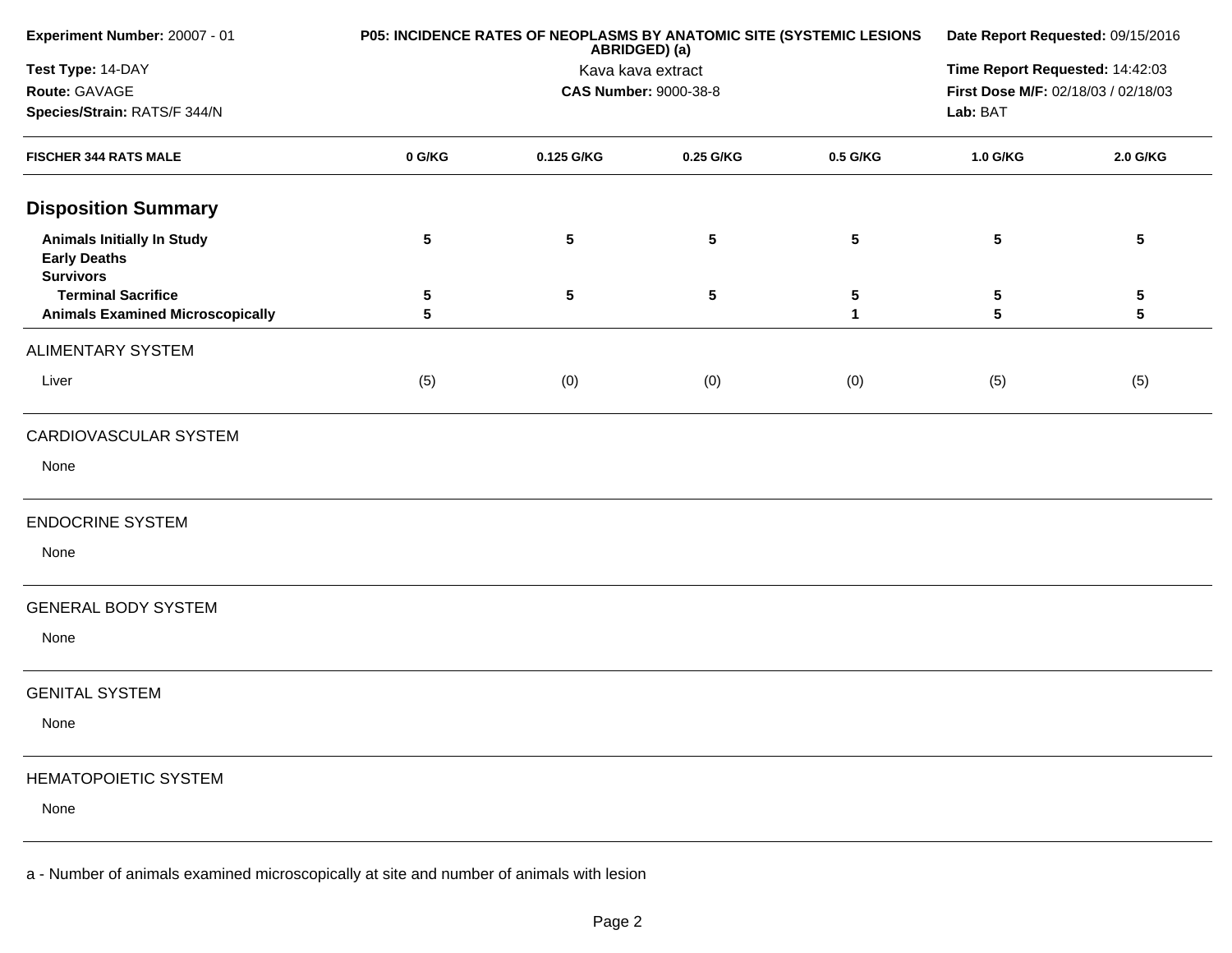| Experiment Number: 20007 - 01                                      | P05: INCIDENCE RATES OF NEOPLASMS BY ANATOMIC SITE (SYSTEMIC LESIONS | Date Report Requested: 09/15/2016<br>Time Report Requested: 14:42:03<br>First Dose M/F: 02/18/03 / 02/18/03<br>Lab: BAT |           |          |          |          |
|--------------------------------------------------------------------|----------------------------------------------------------------------|-------------------------------------------------------------------------------------------------------------------------|-----------|----------|----------|----------|
| Test Type: 14-DAY<br>Route: GAVAGE<br>Species/Strain: RATS/F 344/N |                                                                      |                                                                                                                         |           |          |          |          |
| <b>FISCHER 344 RATS MALE</b>                                       | 0 G/KG                                                               | 0.125 G/KG                                                                                                              | 0.25 G/KG | 0.5 G/KG | 1.0 G/KG | 2.0 G/KG |
| <b>INTEGUMENTARY SYSTEM</b>                                        |                                                                      |                                                                                                                         |           |          |          |          |
| None                                                               |                                                                      |                                                                                                                         |           |          |          |          |
| MUSCULOSKELETAL SYSTEM                                             |                                                                      |                                                                                                                         |           |          |          |          |
| None                                                               |                                                                      |                                                                                                                         |           |          |          |          |
| NERVOUS SYSTEM                                                     |                                                                      |                                                                                                                         |           |          |          |          |
| <b>Brain</b>                                                       | (5)                                                                  | (0)                                                                                                                     | (0)       | (0)      | (0)      | (5)      |
| <b>RESPIRATORY SYSTEM</b>                                          |                                                                      |                                                                                                                         |           |          |          |          |
| Lung                                                               | (5)                                                                  | (0)                                                                                                                     | (0)       | (1)      | (0)      | (5)      |
| SPECIAL SENSES SYSTEM                                              |                                                                      |                                                                                                                         |           |          |          |          |
| None                                                               |                                                                      |                                                                                                                         |           |          |          |          |
| <b>URINARY SYSTEM</b>                                              |                                                                      |                                                                                                                         |           |          |          |          |
| Kidney                                                             | (5)                                                                  | (0)                                                                                                                     | (0)       | (0)      | (0)      | (5)      |
|                                                                    |                                                                      |                                                                                                                         |           |          |          |          |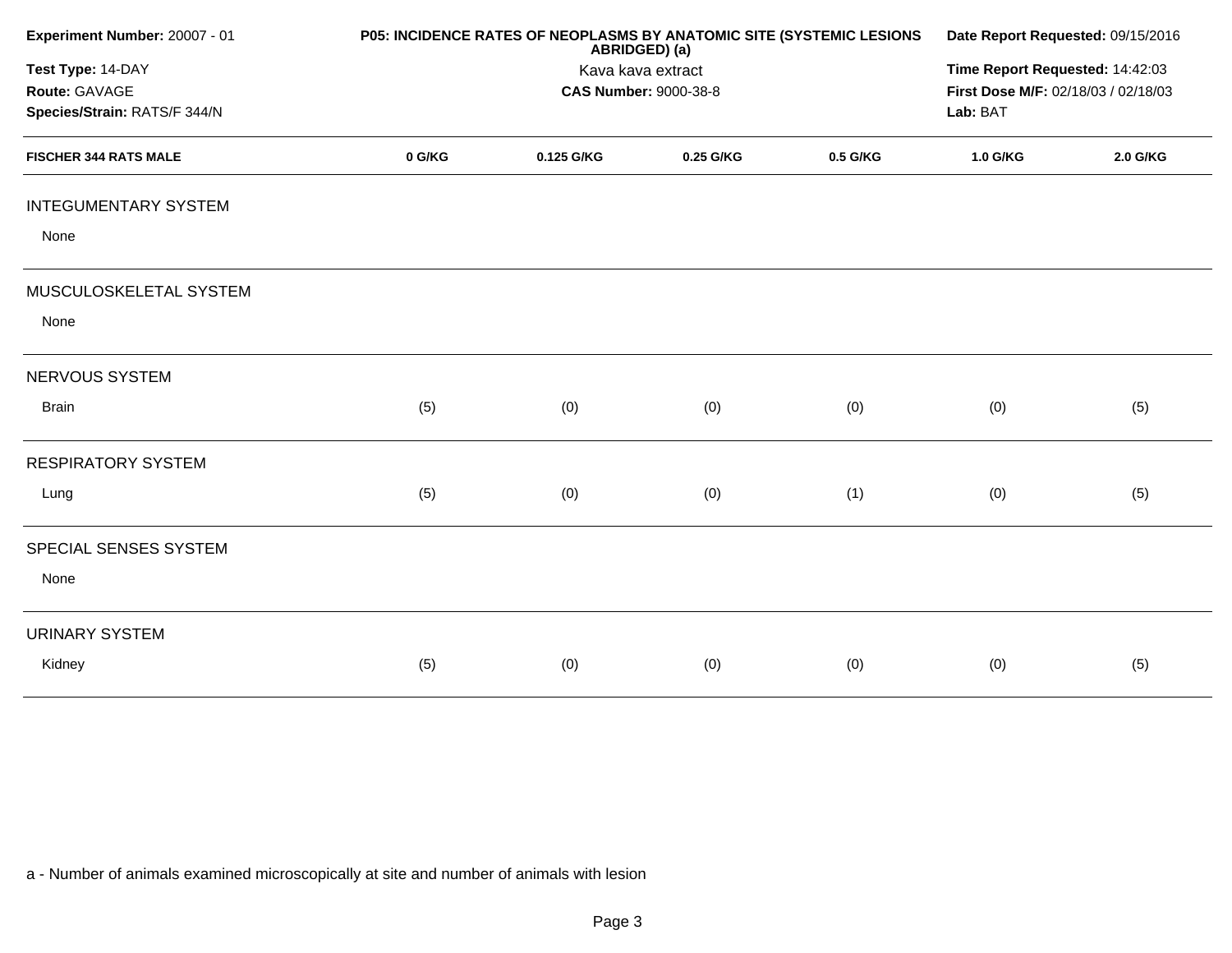| Experiment Number: 20007 - 01                                                       |        | P05: INCIDENCE RATES OF NEOPLASMS BY ANATOMIC SITE (SYSTEMIC LESIONS<br>ABRIDGED) (a) | Date Report Requested: 09/15/2016 |          |                                     |          |  |
|-------------------------------------------------------------------------------------|--------|---------------------------------------------------------------------------------------|-----------------------------------|----------|-------------------------------------|----------|--|
| Test Type: 14-DAY                                                                   |        | Kava kava extract                                                                     | Time Report Requested: 14:42:03   |          |                                     |          |  |
| Route: GAVAGE                                                                       |        |                                                                                       | <b>CAS Number: 9000-38-8</b>      |          | First Dose M/F: 02/18/03 / 02/18/03 |          |  |
| Species/Strain: RATS/F 344/N                                                        |        |                                                                                       |                                   |          | Lab: BAT                            |          |  |
| <b>FISCHER 344 RATS MALE</b>                                                        | 0 G/KG | 0.125 G/KG                                                                            | 0.25 G/KG                         | 0.5 G/KG | 1.0 G/KG                            | 2.0 G/KG |  |
| <b>Tumor Summary for Males</b>                                                      |        |                                                                                       |                                   |          |                                     |          |  |
| <b>Total Animals with Primary Neoplasms (b)</b><br><b>Total Primary Neoplasms</b>   |        |                                                                                       |                                   |          |                                     |          |  |
| <b>Total Animals with Benign Neoplasms</b><br><b>Total Benign Neoplasms</b>         |        |                                                                                       |                                   |          |                                     |          |  |
| <b>Total Animals with Malignant Neoplasms</b><br><b>Total Malignant Neoplasms</b>   |        |                                                                                       |                                   |          |                                     |          |  |
| <b>Total Animals with Metastatic Neoplasms</b><br><b>Total Metastatic Neoplasms</b> |        |                                                                                       |                                   |          |                                     |          |  |
| <b>Total Animals with Malignant Neoplasms</b><br><b>Uncertain Primary Site</b>      |        |                                                                                       |                                   |          |                                     |          |  |
| <b>Total Animals with Neoplasms Uncertain-</b><br><b>Benign or Malignant</b>        |        |                                                                                       |                                   |          |                                     |          |  |
| <b>Total Uncertain Neoplasms</b>                                                    |        |                                                                                       |                                   |          |                                     |          |  |

\*\*\* END OF MALE \*\*\*

a - Number of animals examined microscopically at site and number of animals with lesion

b - Primary tumors: all tumors except metastatic tumors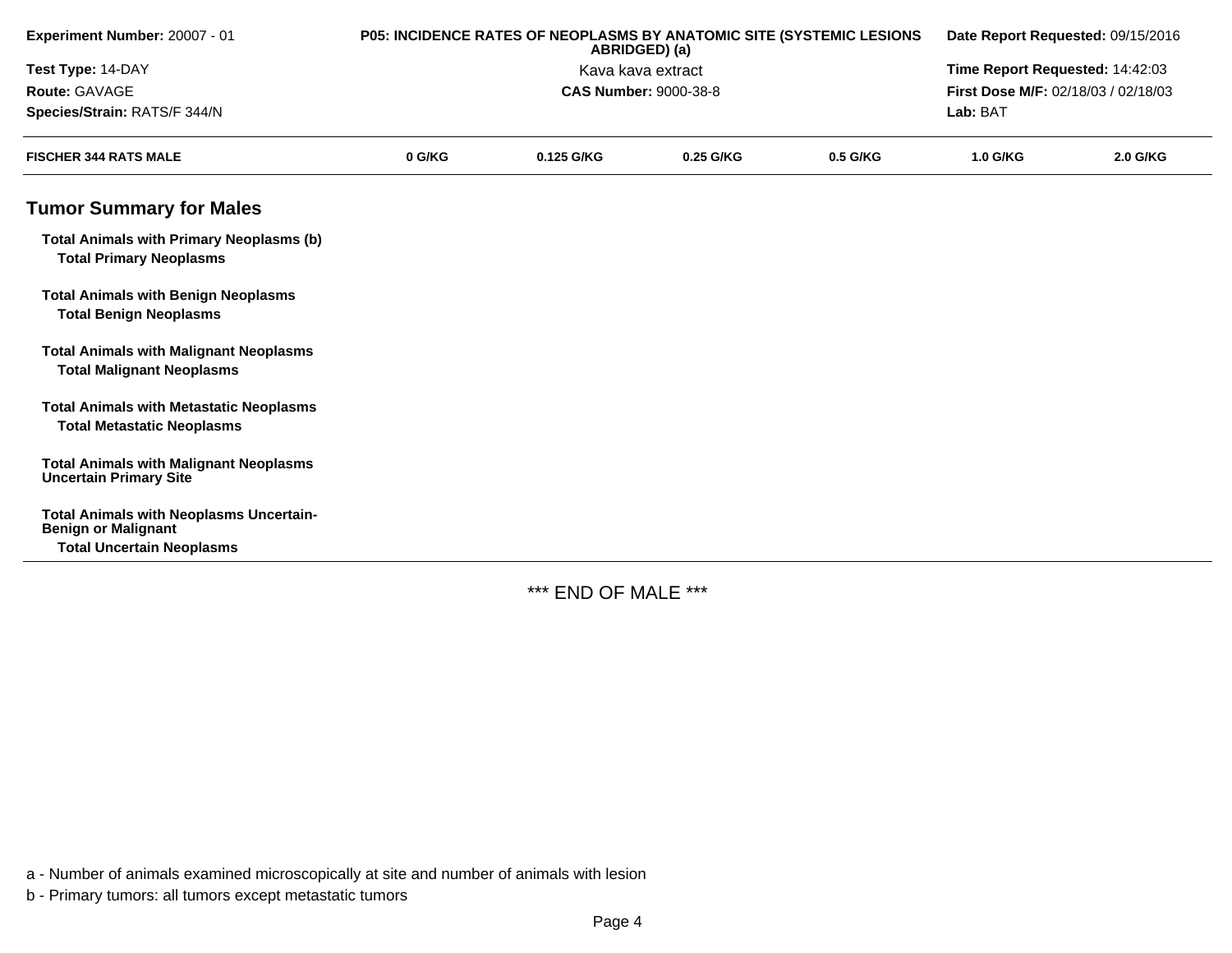| Experiment Number: 20007 - 01                                                                        | P05: INCIDENCE RATES OF NEOPLASMS BY ANATOMIC SITE (SYSTEMIC LESIONS | Date Report Requested: 09/15/2016 |                              |          |                                     |                      |
|------------------------------------------------------------------------------------------------------|----------------------------------------------------------------------|-----------------------------------|------------------------------|----------|-------------------------------------|----------------------|
| Test Type: 14-DAY                                                                                    |                                                                      | Kava kava extract                 |                              |          |                                     |                      |
| Route: GAVAGE                                                                                        |                                                                      |                                   | <b>CAS Number: 9000-38-8</b> |          | First Dose M/F: 02/18/03 / 02/18/03 |                      |
| Species/Strain: RATS/F 344/N                                                                         |                                                                      |                                   | Lab: BAT                     |          |                                     |                      |
| <b>FISCHER 344 RATS FEMALE</b>                                                                       | 0 G/KG                                                               | 0.125 G/KG                        | 0.25 G/KG                    | 0.5 G/KG | 1.0 G/KG                            | 2.0 G/KG             |
| <b>Disposition Summary</b>                                                                           |                                                                      |                                   |                              |          |                                     |                      |
| <b>Animals Initially In Study</b><br><b>Early Deaths</b><br><b>Natural Death</b><br><b>Survivors</b> | $5\phantom{.0}$                                                      | 5                                 | 5                            | 5        | $5\phantom{.0}$                     | $5\phantom{.0}$<br>1 |
| <b>Terminal Sacrifice</b><br><b>Animals Examined Microscopically</b>                                 | 5<br>5                                                               | 5<br>$5\phantom{.0}$              | 5<br>5                       | 5<br>5   | 5<br>5                              | 4<br>5               |
| <b>ALIMENTARY SYSTEM</b>                                                                             |                                                                      |                                   |                              |          |                                     |                      |
| Liver                                                                                                | (5)                                                                  | (5)                               | (5)                          | (5)      | (5)                                 | (5)                  |
| CARDIOVASCULAR SYSTEM                                                                                |                                                                      |                                   |                              |          |                                     |                      |
| None                                                                                                 |                                                                      |                                   |                              |          |                                     |                      |
| <b>ENDOCRINE SYSTEM</b>                                                                              |                                                                      |                                   |                              |          |                                     |                      |
| None                                                                                                 |                                                                      |                                   |                              |          |                                     |                      |
| <b>GENERAL BODY SYSTEM</b>                                                                           |                                                                      |                                   |                              |          |                                     |                      |
| None                                                                                                 |                                                                      |                                   |                              |          |                                     |                      |
| <b>GENITAL SYSTEM</b>                                                                                |                                                                      |                                   |                              |          |                                     |                      |
| Uterus                                                                                               | (0)                                                                  | (0)                               | (0)                          | (1)      | (0)                                 | (0)                  |
| <b>HEMATOPOIETIC SYSTEM</b>                                                                          |                                                                      |                                   |                              |          |                                     |                      |
| Lymph Node                                                                                           | (0)                                                                  | (0)                               | (0)                          | (0)      | (0)                                 | (1)                  |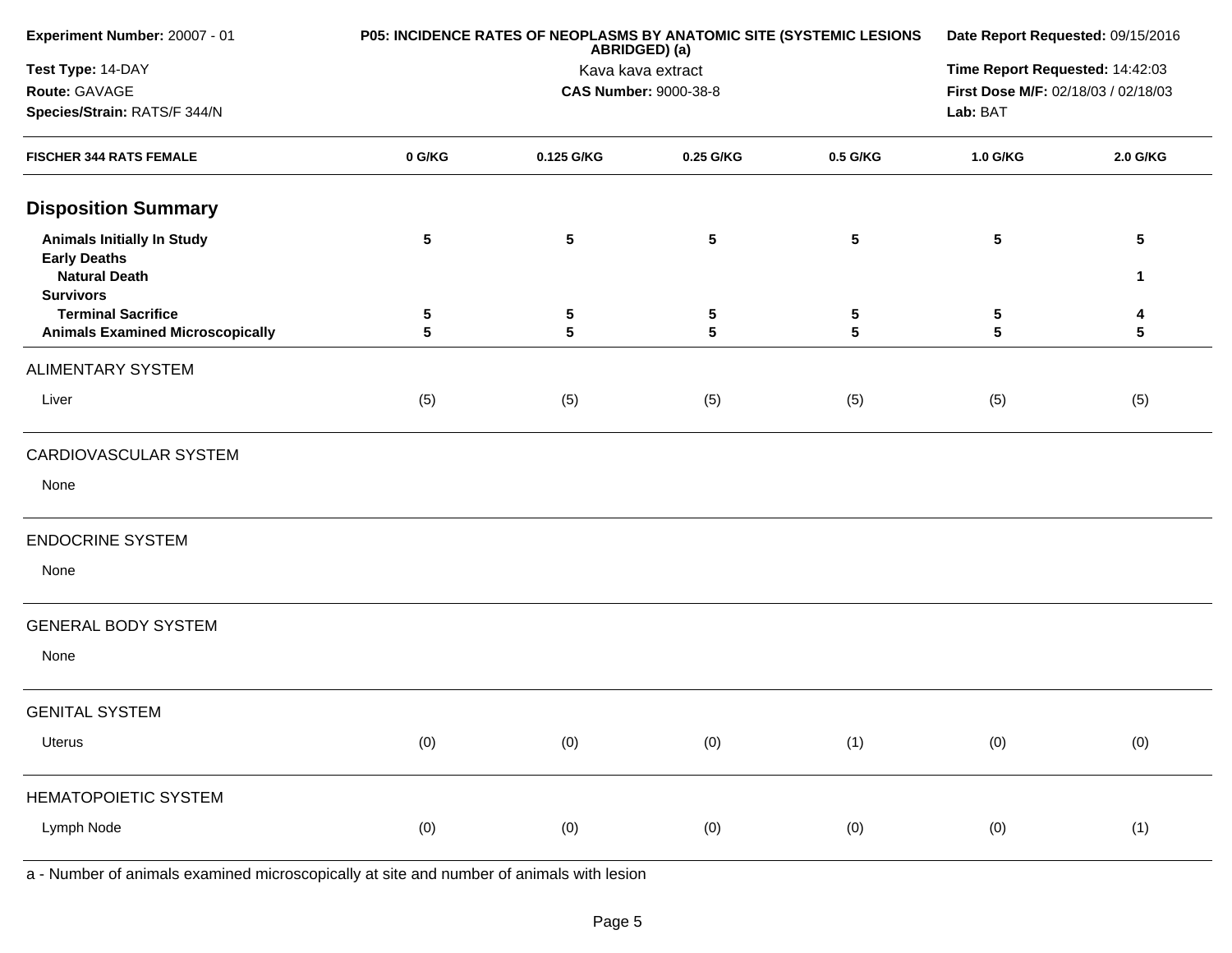| Experiment Number: 20007 - 01                                      | P05: INCIDENCE RATES OF NEOPLASMS BY ANATOMIC SITE (SYSTEMIC LESIONS | Date Report Requested: 09/15/2016<br>Time Report Requested: 14:42:03<br>First Dose M/F: 02/18/03 / 02/18/03<br>Lab: BAT |           |          |          |          |
|--------------------------------------------------------------------|----------------------------------------------------------------------|-------------------------------------------------------------------------------------------------------------------------|-----------|----------|----------|----------|
| Test Type: 14-DAY<br>Route: GAVAGE<br>Species/Strain: RATS/F 344/N |                                                                      |                                                                                                                         |           |          |          |          |
| <b>FISCHER 344 RATS FEMALE</b>                                     | 0 G/KG                                                               | 0.125 G/KG                                                                                                              | 0.25 G/KG | 0.5 G/KG | 1.0 G/KG | 2.0 G/KG |
| <b>INTEGUMENTARY SYSTEM</b><br>None                                |                                                                      |                                                                                                                         |           |          |          |          |
| MUSCULOSKELETAL SYSTEM<br>None                                     |                                                                      |                                                                                                                         |           |          |          |          |
| NERVOUS SYSTEM                                                     |                                                                      |                                                                                                                         |           |          |          |          |
| <b>Brain</b>                                                       | (5)                                                                  | (0)                                                                                                                     | (0)       | (0)      | (0)      | (5)      |
| <b>RESPIRATORY SYSTEM</b>                                          |                                                                      |                                                                                                                         |           |          |          |          |
| Lung                                                               | (5)                                                                  | (0)                                                                                                                     | (3)       | (0)      | (0)      | (5)      |
| SPECIAL SENSES SYSTEM                                              |                                                                      |                                                                                                                         |           |          |          |          |
| Eye                                                                | (0)                                                                  | (0)                                                                                                                     | (0)       | (0)      | (0)      | (1)      |
| <b>URINARY SYSTEM</b>                                              |                                                                      |                                                                                                                         |           |          |          |          |
| Kidney                                                             | (5)                                                                  | (0)                                                                                                                     | (0)       | (0)      | (0)      | (5)      |